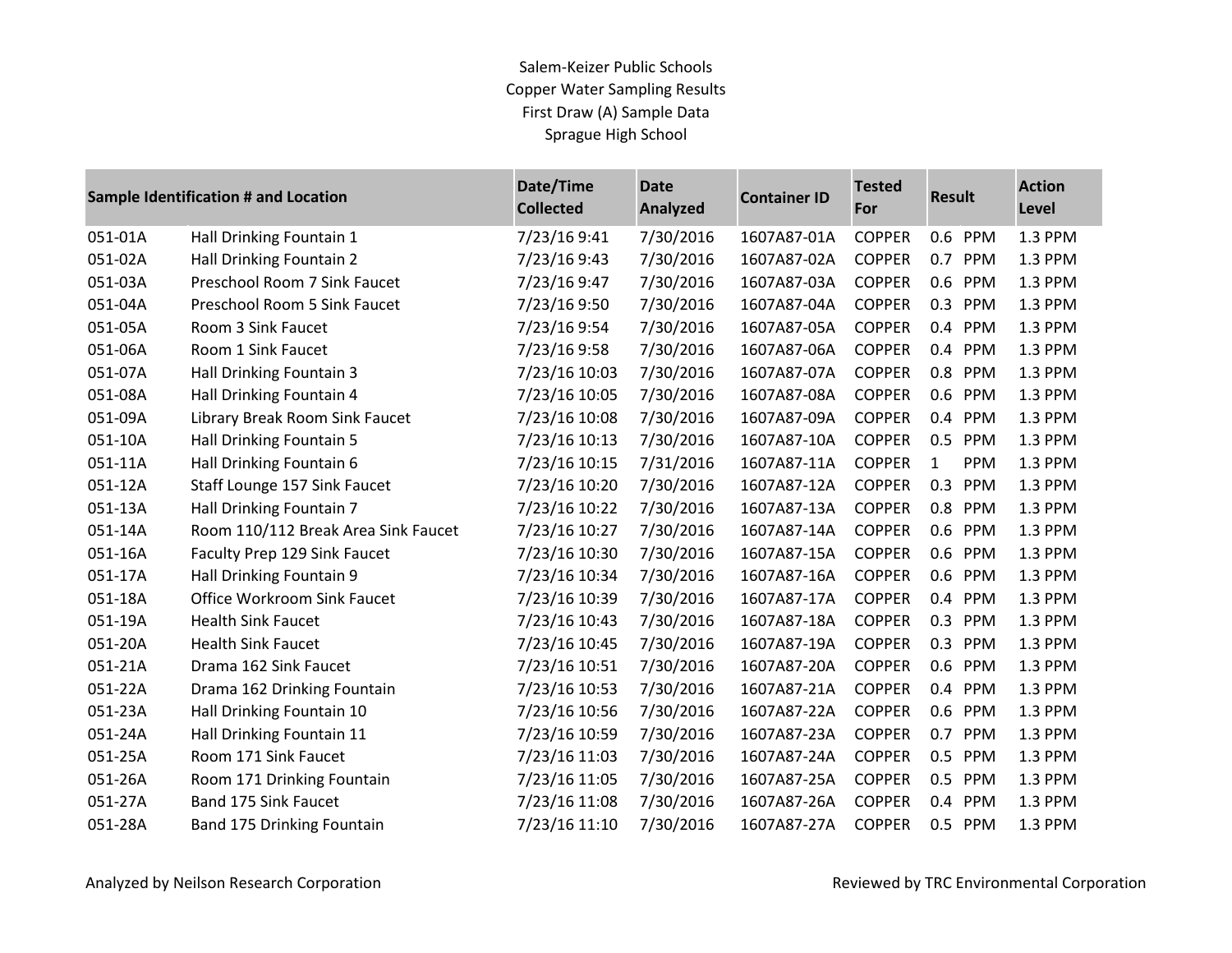| 051-29A                                                                                  | Hall Drinking Fountain 12                         | 7/23/16 11:14 | 7/30/2016 | 1607A87-28A | <b>COPPER</b> | 0.8 PPM           | 1.3 PPM        |
|------------------------------------------------------------------------------------------|---------------------------------------------------|---------------|-----------|-------------|---------------|-------------------|----------------|
| 051-30A                                                                                  | Kitchen Ice Maker                                 | 7/23/16 11:18 | 7/30/2016 | 1607A87-29A | <b>COPPER</b> | $<$ 0.0 PPM       | 1.3 PPM        |
| 051-31A                                                                                  | Kitchen Food Prep                                 | 7/23/16 11:20 | 7/30/2016 | 1607A87-30A | <b>COPPER</b> | 0.2 PPM           | 1.3 PPM        |
| 051-32A                                                                                  | <b>Activities Gym Drinking Fountain</b>           | 7/23/16 11:26 | 7/30/2016 | 1607A87-31A | <b>COPPER</b> | 0.6 PPM           | 1.3 PPM        |
| 051-33A                                                                                  | Main Gym Drinking Fountain                        | 7/23/16 11:29 | 7/30/2016 | 1607A87-32A | <b>COPPER</b> | 0.4 PPM           | 1.3 PPM        |
| 051-34A                                                                                  | Hall Drinking Fountain 13                         | 7/23/16 11:33 | 7/30/2016 | 1607A87-33A | <b>COPPER</b> | 0.4 PPM           | 1.3 PPM        |
| 051-35A                                                                                  | Hall Drinking Fountain 14                         | 7/23/16 11:35 | 7/30/2016 | 1607A87-34A | <b>COPPER</b> | 0.7 PPM           | 1.3 PPM        |
| 051-36A                                                                                  | <b>Training Room Ice Maker</b>                    | 7/23/16 11:38 | 7/30/2016 | 1607A87-35A | <b>COPPER</b> | $<$ 0.0 PPM       | 1.3 PPM        |
| 051-37A                                                                                  | <b>Boys Locker Room Drinking Fountain 1</b>       | 7/23/16 11:42 | 7/31/2016 | 1607A87-36A | <b>COPPER</b> | $1.7$ PPM         | <b>1.3 PPM</b> |
| 051-38A                                                                                  | Boys Locker Room Drinking Fountain 2              | 7/23/16 11:45 | 7/30/2016 | 1607A87-37A | <b>COPPER</b> | 0.7 PPM           | 1.3 PPM        |
| 051-39A                                                                                  | Girls Locker Room Drinking Fountain 1             | 7/23/16 11:50 | 7/30/2016 | 1607A87-38A | <b>COPPER</b> | 0.6 PPM           | 1.3 PPM        |
| 051-40A                                                                                  | Girls Locker Room Drinking Fountain 2             | 7/23/16 11:53 | 7/30/2016 | 1607A87-39A | <b>COPPER</b> | 0.8 PPM           | 1.3 PPM        |
| 051-41A                                                                                  | Hall Drinking Fountain 15                         | 7/23/16 11:57 | 7/30/2016 | 1607A87-40A | <b>COPPER</b> | 0.5 PPM           | 1.3 PPM        |
| 051-42A                                                                                  | Hall Drinking Fountain 16                         | 7/23/16 11:59 | 7/30/2016 | 1607A87-41A | <b>COPPER</b> | 0.4 PPM           | 1.3 PPM        |
| 051-43A                                                                                  | <b>Concessions Sink Faucet</b>                    | 7/23/16 12:03 | 7/30/2016 | 1607A87-42A | <b>COPPER</b> | 0.4 PPM           | 1.3 PPM        |
| 051-44A                                                                                  | Health 17 Sink Faucet                             | 7/23/16 12:07 | 7/30/2016 | 1607A87-43A | <b>COPPER</b> | 0.3<br>PPM        | 1.3 PPM        |
| 051-45A                                                                                  | Room 18 Sink Faucet                               | 7/23/16 12:10 | 7/30/2016 | 1607A87-44A | <b>COPPER</b> | 0.3<br>PPM        | 1.3 PPM        |
| 051-46A                                                                                  | Hall Drinking Fountain 17                         | 7/23/16 12:14 | 7/30/2016 | 1607A87-45A | <b>COPPER</b> | 0.8 PPM           | 1.3 PPM        |
| 051-47A                                                                                  | Hall Drinking Fountain 18                         | 7/23/16 12:16 | 7/30/2016 | 1607A87-46A | <b>COPPER</b> | 0.7<br><b>PPM</b> | 1.3 PPM        |
| 051-49A                                                                                  | <b>Stadium Concessions Sink Faucet 1</b>          | 7/23/16 12:24 | 7/30/2016 | 1607A87-47A | <b>COPPER</b> | 0.1<br>PPM        | 1.3 PPM        |
| 051-50A                                                                                  | <b>Stadium Concessions Sink Faucet 2</b>          | 7/23/16 12:27 | 7/30/2016 | 1607A87-48A | <b>COPPER</b> | 0.2 PPM           | 1.3 PPM        |
|                                                                                          |                                                   |               |           |             |               |                   |                |
|                                                                                          | EPA Action Level for Copper in Schools is 1.3 PPM |               |           |             |               |                   |                |
|                                                                                          | <b>SKPS Action Level for Copper is 1.3 PPM</b>    |               |           |             |               |                   |                |
| Highlighted samples are at or exceed the Salem-Keizer Public Schools (SKPS) Action Level |                                                   |               |           |             |               |                   |                |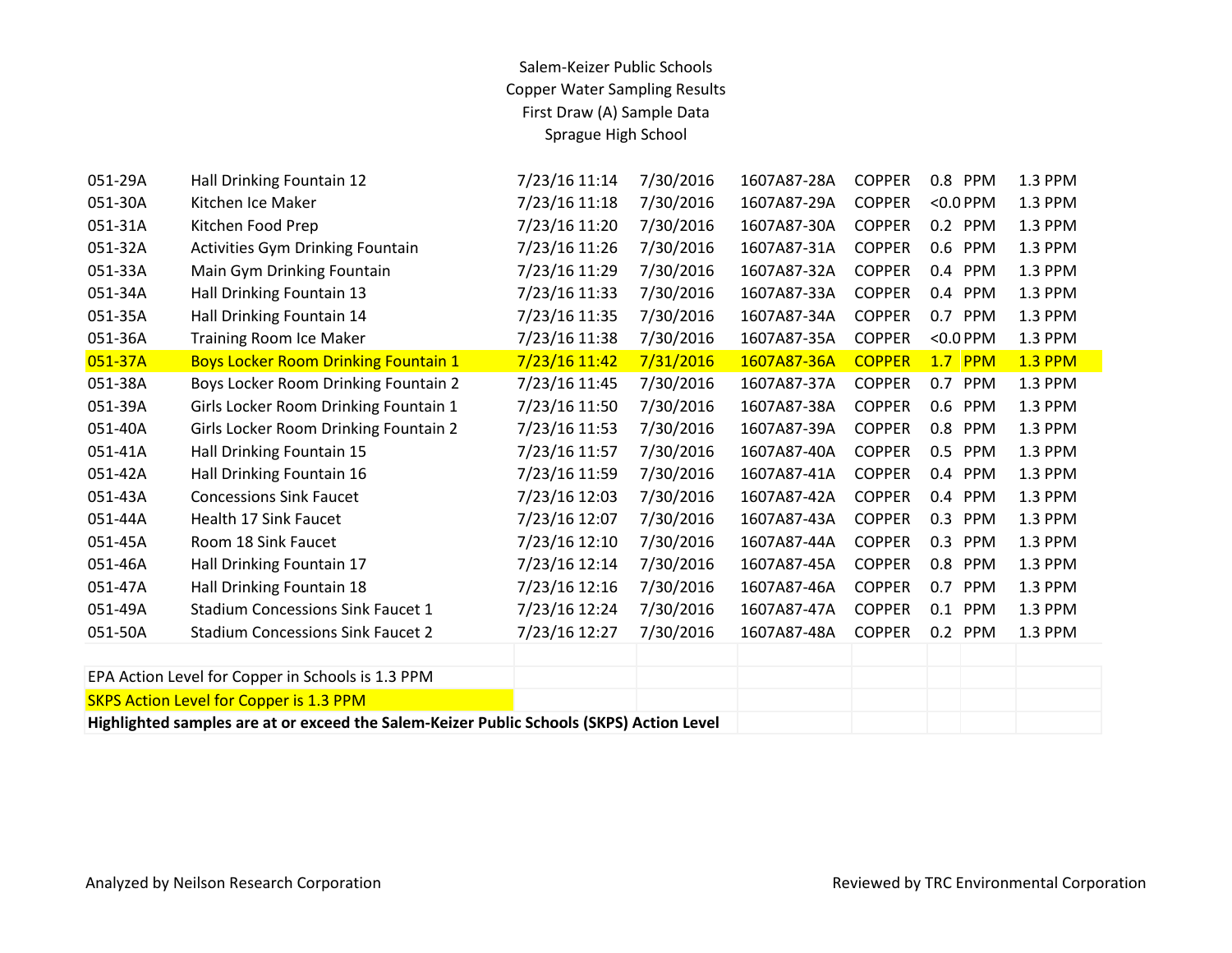| Sample Identification # and Location | Date/Time<br><b>Collected</b> | <b>Date</b><br><b>Analyzed</b> | <b>Container ID</b> | <b>Tested</b><br>For | <b>Result</b>   | <b>Action</b><br>Level |
|--------------------------------------|-------------------------------|--------------------------------|---------------------|----------------------|-----------------|------------------------|
| 051-15A Hallway Drinking Fountain #8 | 9/22/2016 6:01                | 9/26/2016                      | 57955               | COPPFR               | 1.0 PPM 1.3 PPM |                        |

EPA Action Level for Copper in Schools is 1.3 PPM

**SKPS Action Level for Copper is 1.3 PPM**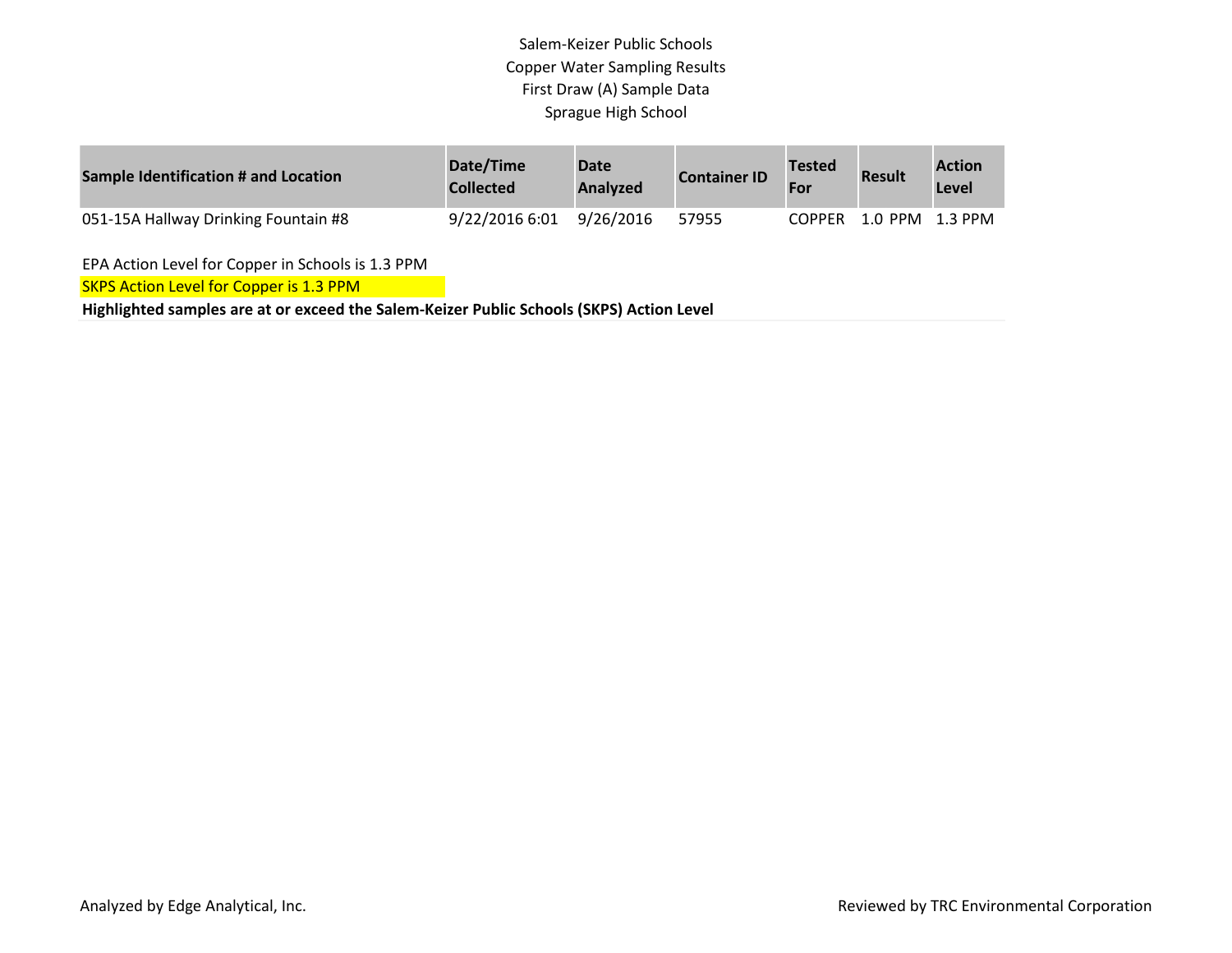| <b>Sample Identification # and Location</b>       | Date/Time<br><b>Collected</b> | <b>Date</b><br><b>Analyzed</b> | <b>Container ID</b> | <b>Tested</b><br>For | <b>Result</b>          | <b>Action</b><br>Level |
|---------------------------------------------------|-------------------------------|--------------------------------|---------------------|----------------------|------------------------|------------------------|
| 051-51A Staff Rm 157 Refrigerator Water Dispenser | 1/20/2017 5:00 1/23/2017      |                                | 3125                |                      | COPPER 0.0 PPM 1.3 PPM |                        |
| 051-52A Staff Rm 157 Refrigerator Ice Dispenser   | 1/20/2017 5:01                | 1/23/2017                      | 3126                |                      | COPPER 0.0 PPM 1.3 PPM |                        |

EPA Action Level for Copper in Schools is 1.3 PPM

**SKPS Action Level for Copper is 1.3 PPM**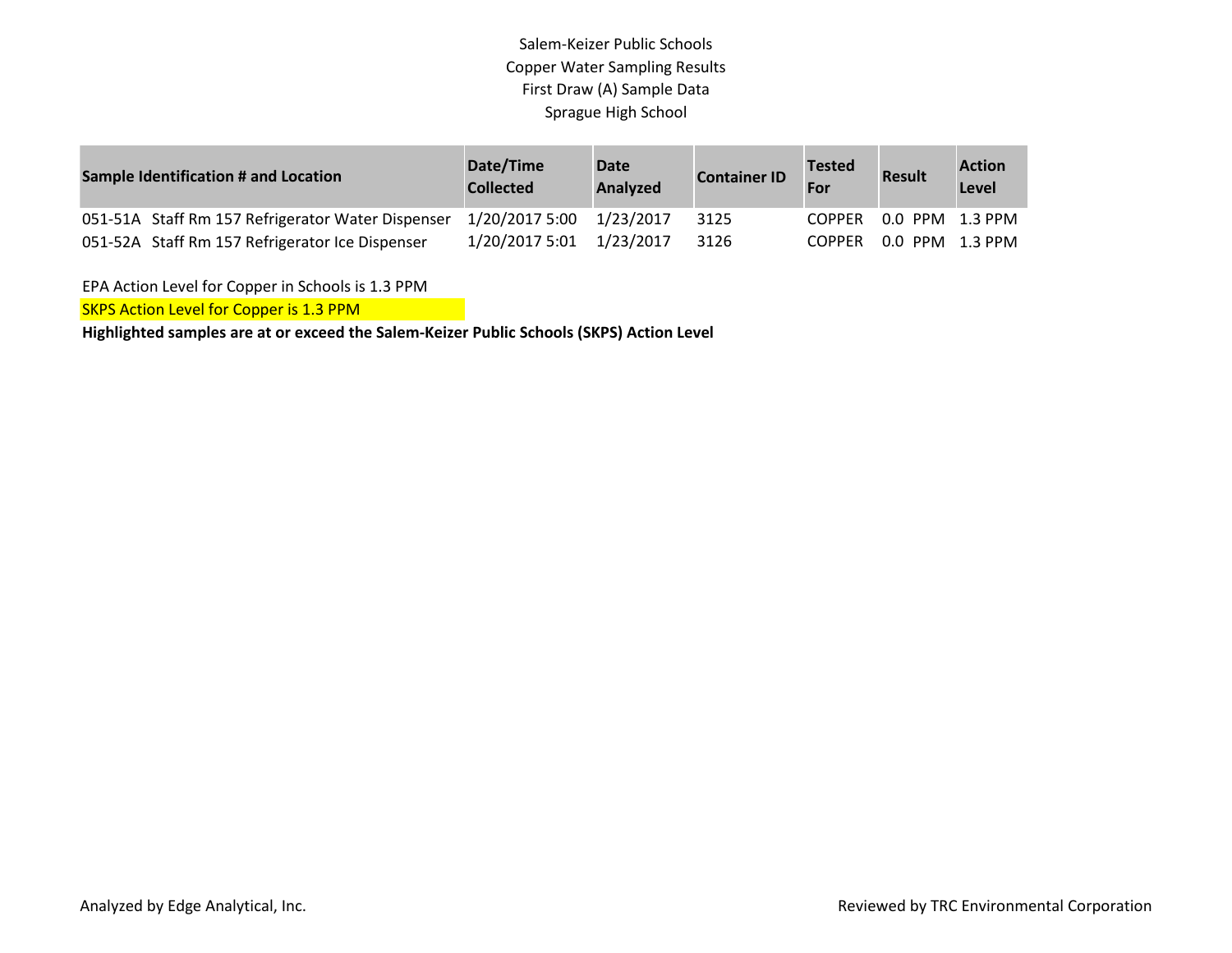| <b>Sample Identification # and Location</b>                                              |                                             | Date/Time<br><b>Collected</b> | <b>Date</b><br>Analyzed | <b>Container ID</b> | <b>Tested</b><br>For | <b>Result</b> |           | <b>Action</b><br>Level |
|------------------------------------------------------------------------------------------|---------------------------------------------|-------------------------------|-------------------------|---------------------|----------------------|---------------|-----------|------------------------|
| 051-22B                                                                                  | Drama 162 Drinking Fountain                 | 7/23/2016                     | 8/14/2016               | 1607A88-21A         | <b>COPPER</b>        |               | $0.4$ PPM | $1.3$ PPM              |
| 051-37B                                                                                  | <b>Boys Locker Room Drinking Fountain 1</b> | 7/23/2016                     | 8/15/2016               | 1607A88-34A         | <b>COPPER</b>        |               | $2.0$ PPM | <b>1.3 PPM</b>         |
|                                                                                          |                                             |                               |                         |                     |                      |               |           |                        |
| EPA Action Level for Copper in Schools is 1.3 PPM                                        |                                             |                               |                         |                     |                      |               |           |                        |
| <b>SKPS Action Level for Copper is 1.3 PPM</b>                                           |                                             |                               |                         |                     |                      |               |           |                        |
| Highlighted samples are at or exceed the Salem-Keizer Public Schools (SKPS) Action Level |                                             |                               |                         |                     |                      |               |           |                        |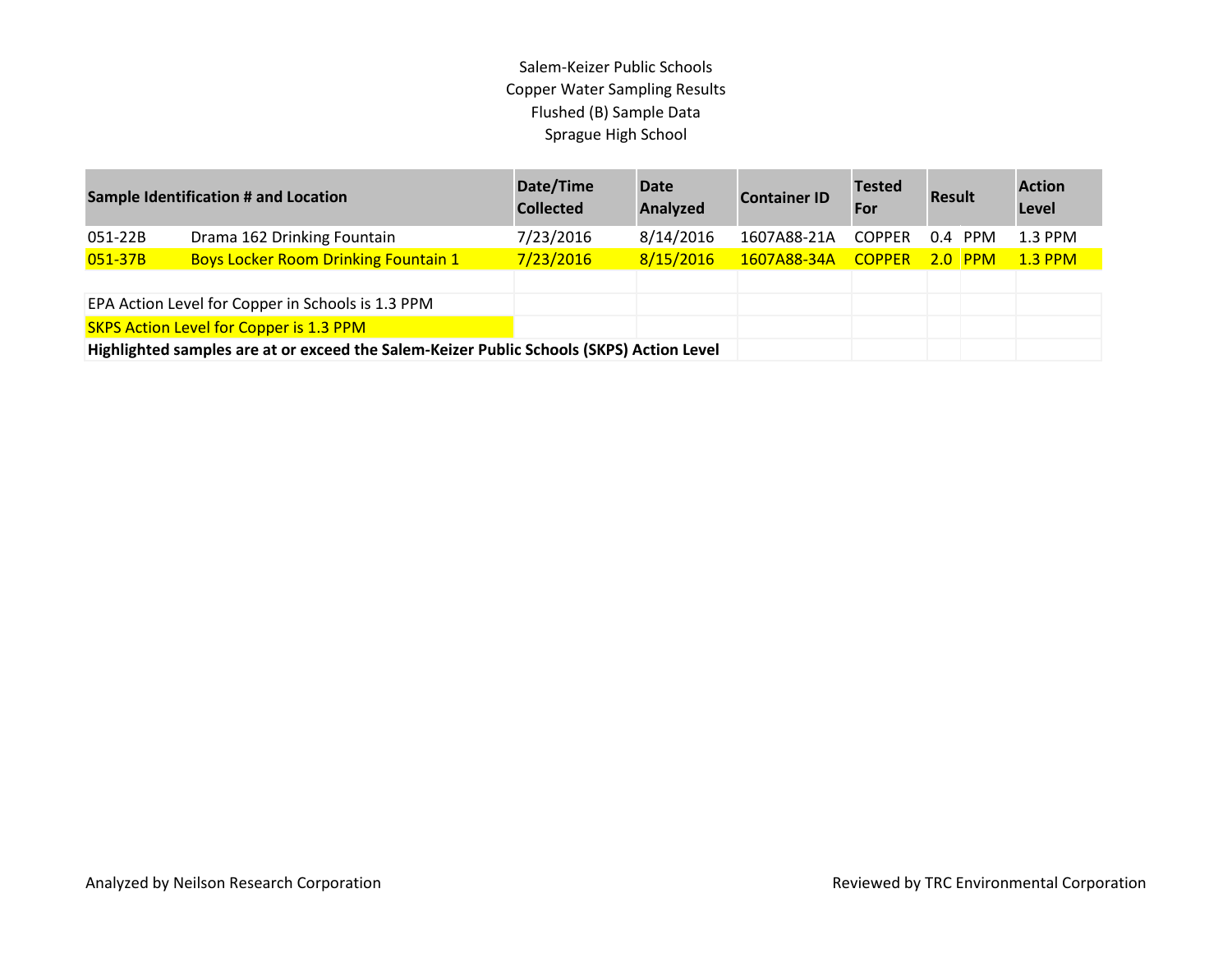| Sample Identification # and Location |                                                | Date/Time<br><b>Collected</b> | <b>Date</b><br><b>Analyzed</b> | <b>Container ID</b> | <b>Tested</b><br>For | Result |  | <b>Action</b><br><b>Level</b> |
|--------------------------------------|------------------------------------------------|-------------------------------|--------------------------------|---------------------|----------------------|--------|--|-------------------------------|
|                                      | 051-53A Main Entry Hall Drinking Fountain w/54 | 1/5/18 7:05:00AM 1/8/2018     |                                | 898                 | COPPER 0.4           |        |  | PPM 1.3 PPM                   |
|                                      | 051-54A Main Entry Hall Bottle Filler w/53     | 1/5/18 7:07:00AM 1/8/2018     |                                | 899                 | COPPER 0.4           |        |  | PPM 1.3 PPM                   |
|                                      | 051-55A Gym Entry Hall Drinking Fountain w/56  | 1/5/18 7:00:00AM 1/8/2018     |                                | 900                 | COPPER 0.3           |        |  | PPM 1.3 PPM                   |
|                                      | 051-56A Gym Entry Hall Bottle Filler w/55      | 1/5/18 7:12:00AM 1/8/2018     |                                | 901                 | COPPER 0.3           |        |  | PPM 1.3 PPM                   |

EPA Action Level for Copper in Schools is 1.3 PPM

**SKPS Action Level for Copper is 1.3 PPM**